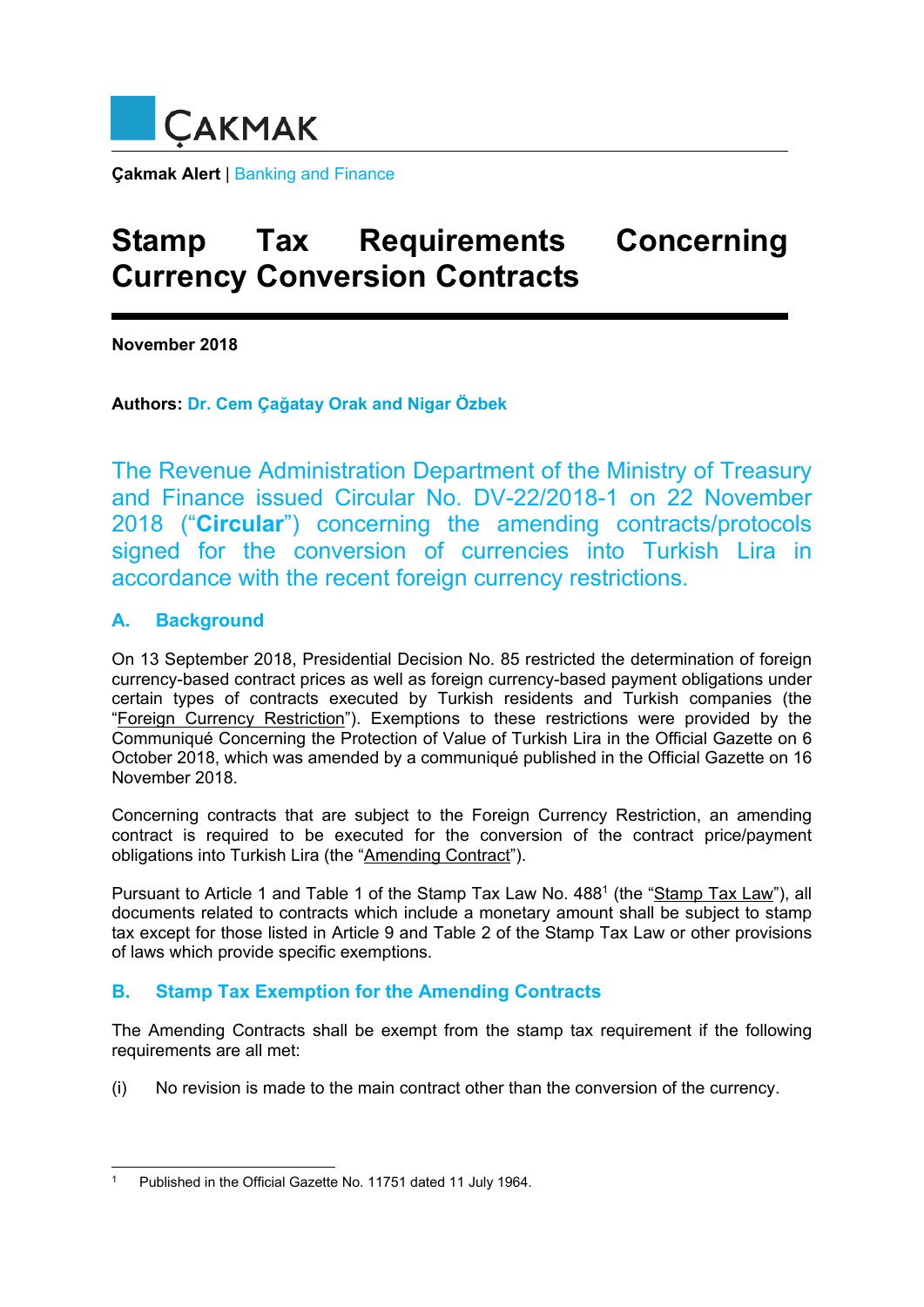- (ii) The total amount to be determined after conversion into Turkish Lira shall not exceed the amount to be calculated based on the Turkish Republic Central Bank's exchange selling rates on the date of the Amending Contract.
- (iii) Reference to the main contract shall be made clearly in the Amending Contract.

#### **C. Maximum Stamp Tax Amount**

Article 10 of the Stamp Tax Law provides that the stamp tax shall be calculated in accordance with the type of the relevant contract either as a lump-sum amount or as a proportional amount based on the contract price. Concerning the proportional amounts, Article 14 of the Stamp Tax Law sets a maximum limit. This maximum amount is updated for each year and currently is TL 2,135,949.30.

Article 14 of the Stamp Tax Law further states that if the price of a contract that was subject to the maximum stamp tax amount is increased, no additional stamp tax shall apply for the increase provided that other provisions of the contract are not amended.

Therefore, even though the Circular is silent on this issue, if the maximum stamp tax amount was imposed for a main contract, no stamp tax should be imposed for its Amending Contract that increases the contract price, provided that the Amending Contract amends only the contract price/payment obligations.

### **D. Replacement of the Main Contract**

In the case where (i) provisions other than contract price/payment obligation provisions are also amended or an Amending Contract completely replaces the related main contract or (ii) the relevant contract type does not have a specific stamp tax exemption, the stamp tax shall be imposed based on the total contract price/payment obligations under the Amending Contract (not based on only the increased amount). This is because the Amending Contract will be treated as a new contract in such a case.

### **E. Stamp Tax Calculation**

If the conditions stated in Section B above do not exist concurrently, the Amending Contracts shall be subject to the stamp tax (unless they are otherwise exempt based on a specific stamp tax exemption). In such a case, the stamp tax will be calculated based only on the increased amount. The Circular provides the following examples of calculations:

- **1)** The contract price is USD 100.000 and it is converted into Turkish Lira on 14 September 2018 when the Turkish Republic Central Bank's USD exchange selling rate is 6,3681:
	- **a.** If the value agreed under the Amending Contract is higher than TL 636.810 (100.000 x 6,3681) after conversion, the stamp tax will apply for only the amount exceeding TL 636.810.
	- **b.** If 60% of the payment obligations under the main contract have already been fulfilled, then conversion into Turkish Lira will be made for only 40% of the contract price/payment obligations. In this case, if the value is higher than TL 254.724 (40.000 x 6,3681) after the conversion of the outstanding obligations, the stamp tax will apply to the amount exceeding TL 254.724.